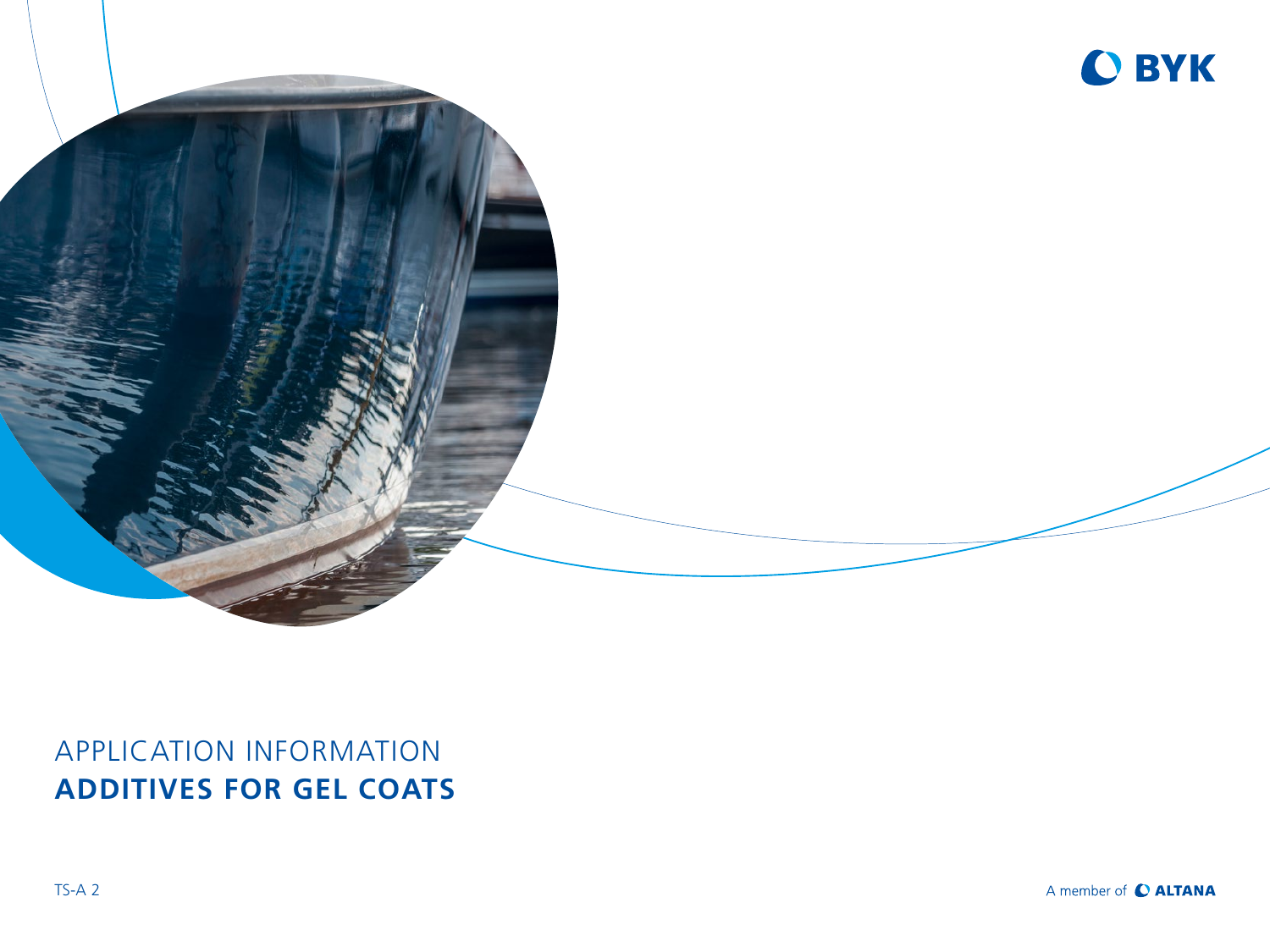# **Contents**

- [Introduction](#page-2-0)
- [Air release additives](#page-3-0)
- [Additives to improve flow/leveling and prevent craters and fisheyes](#page-4-0)
- [Additive to improve thixotropy](#page-6-0)
- [Additives to prevent flooding and floating](#page-7-0)
- [Additives to prevent porosity](#page-8-0)
- [Anti-tack additives](#page-9-0)
- [Additives for gel coats summary](#page-10-0)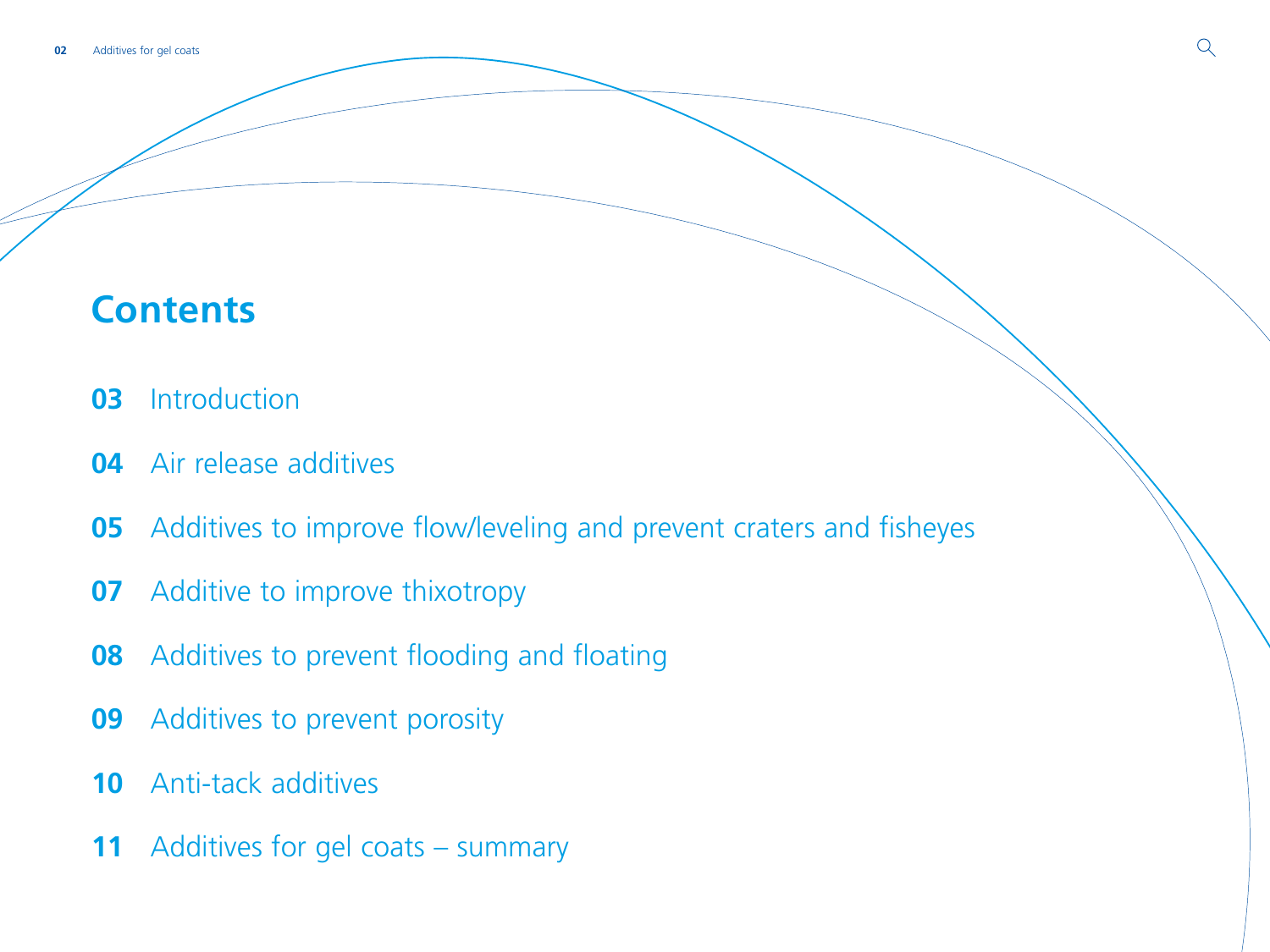# <span id="page-2-0"></span>**Introduction**

Gel coats are a particularly important and qualitatively demanding area of application for unsaturated polyester resins, as they represent the outer, visible layer of a finished glass fiber reinforced plastic component. Depending on the application, the requirements in terms of appearance, mechanics, and resistance to water, chemicals, or UV radiation, for example, are particularly high.

Gel coats are the first layer to be applied to the surface of a mold in a thickness of about 400-700 µm. For this reason, the demands on the liquid gel coat regarding rheology (run-off behavior), deaeration, and flow are also very high.

This brochure shows how additives help to meet these high demands.

For additional information on additives and technical topics, please contact us: **Thermosets.BYK@altana.com**

**Note**

To ensure the best appearance and full functionality, please open in Adobe Acrobat.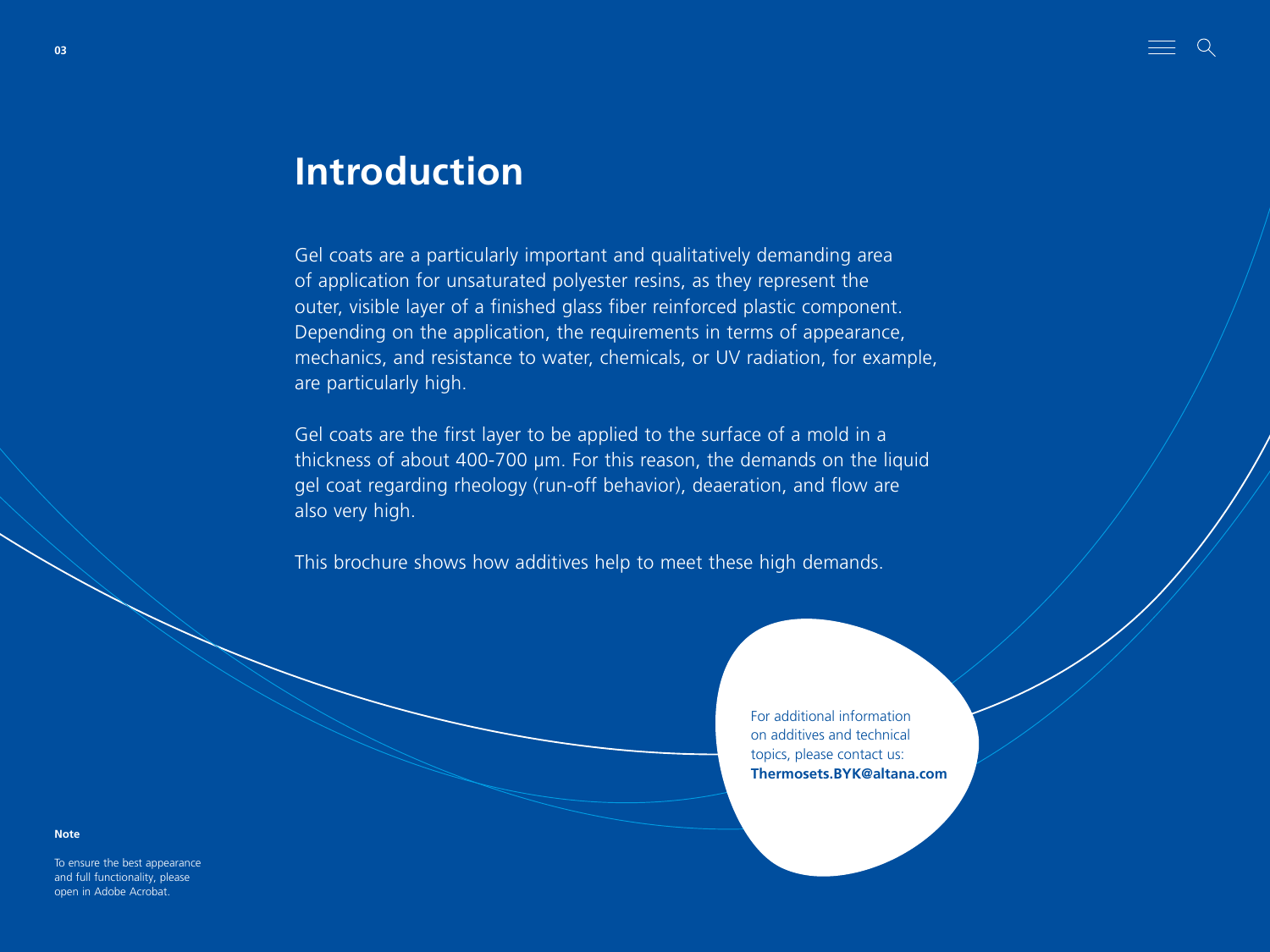## <span id="page-3-0"></span>**Air release additives**

Entrapped air bubbles are a common problem in manufacturing or applying unsaturated polyester gel coats. They are difficult to remove mainly because most gel coats are highly thixotropic.

In addition, they are usually applied by airless spray equipment in a single pass to a wet film thickness of 400 to 500 μm. These same air bubbles ultimately develop into pinholes, which increases porosity and dramatically reduces the gel coat's water resistance.

The example (G.01) shows a spray gel coat with and without BYK-A 555. Hot water resistance at 98 °C is dramatically improved in the samples with BYK-A 555. The following standard additives can be used in almost all gel coat formulations to improve air release properties during manufacturing and application.

BYK-A 555 is widely used in all types of gel coats. It is the most efficient air release additive.

BYK-A 515 can also be used in various gel coats and is especially recommended for vinyl ester based systems.

BYK-A 550 and BYK-081\* are highly effective with minimal haze and are recommended for transparent gel coats.

### Impact of air entrapment on hot water resistance

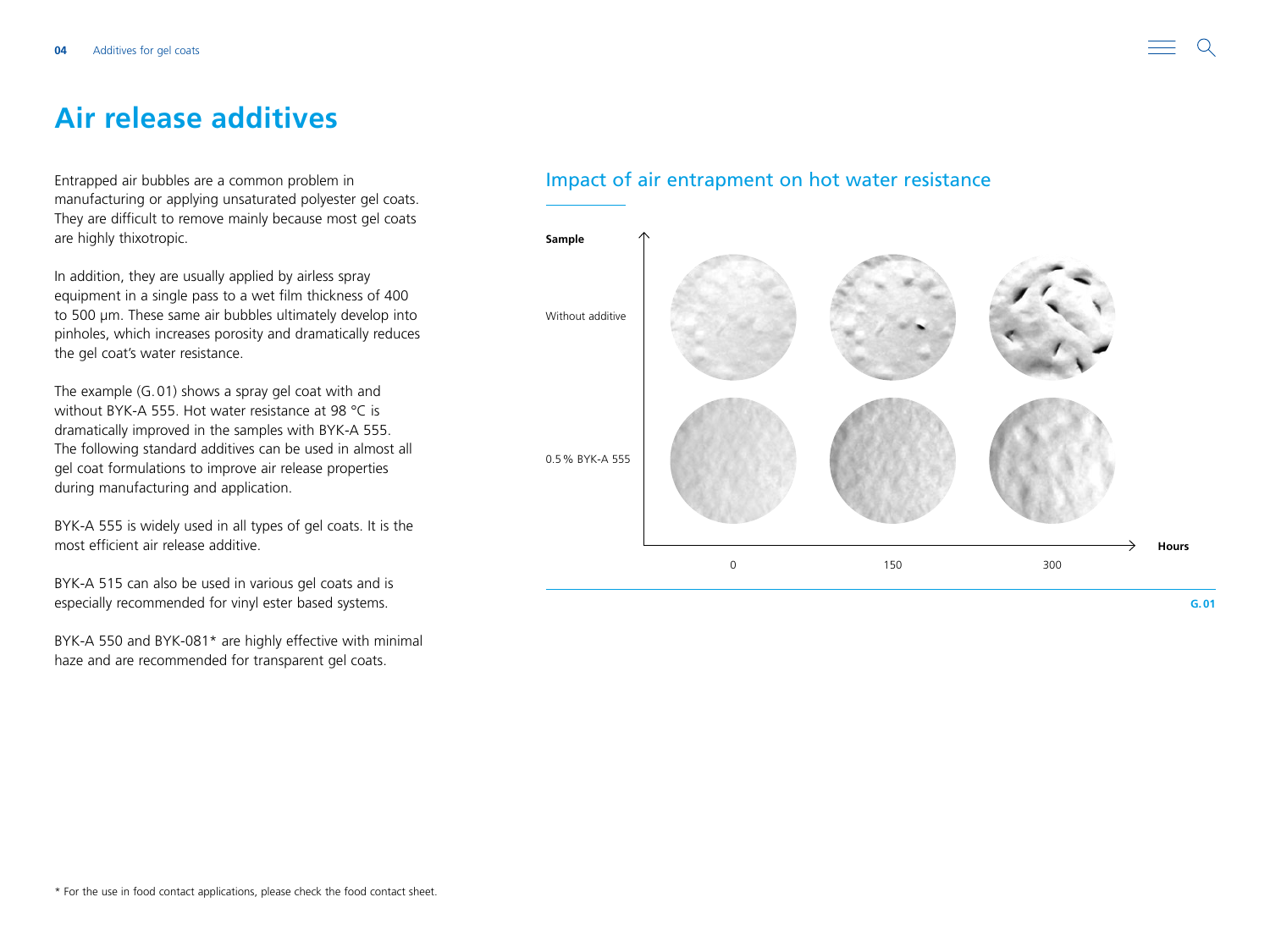## <span id="page-4-0"></span>**Additives to improve flow/leveling and prevent craters and fisheyes**

Depending on the application method, uniform flow and leveling is required for the applied gel coat. Brushed gel coats can vary in film thickness because of insufficient flow and leveling properties.

It is critical for the mold surface to be sufficiently wet by the gel coat! Poor substrate wetting occurs when the gel coat has a higher surface tension than the mold surface (G.02).

Fisheyes develop when there are surface tension differences between the mold releasing film, the gel coat film, and dust particles (G.02). When a dust particle falls into the gel coat film, the gel coat cannot wet the particle because of its high surface tension.

The surface tension of the gel coat thus needs to be reduced in order to solve the fisheye problem.

Possible solutions to improve substrate wetting and eliminate fisheyes are:

- **Silicones** in case of large surface tension differences.
- **Acrylate leveling additives** in case of small surface tension differences.

**Substrate Wetting** Poor mold surface wetting because of gel coat's high surface tension.

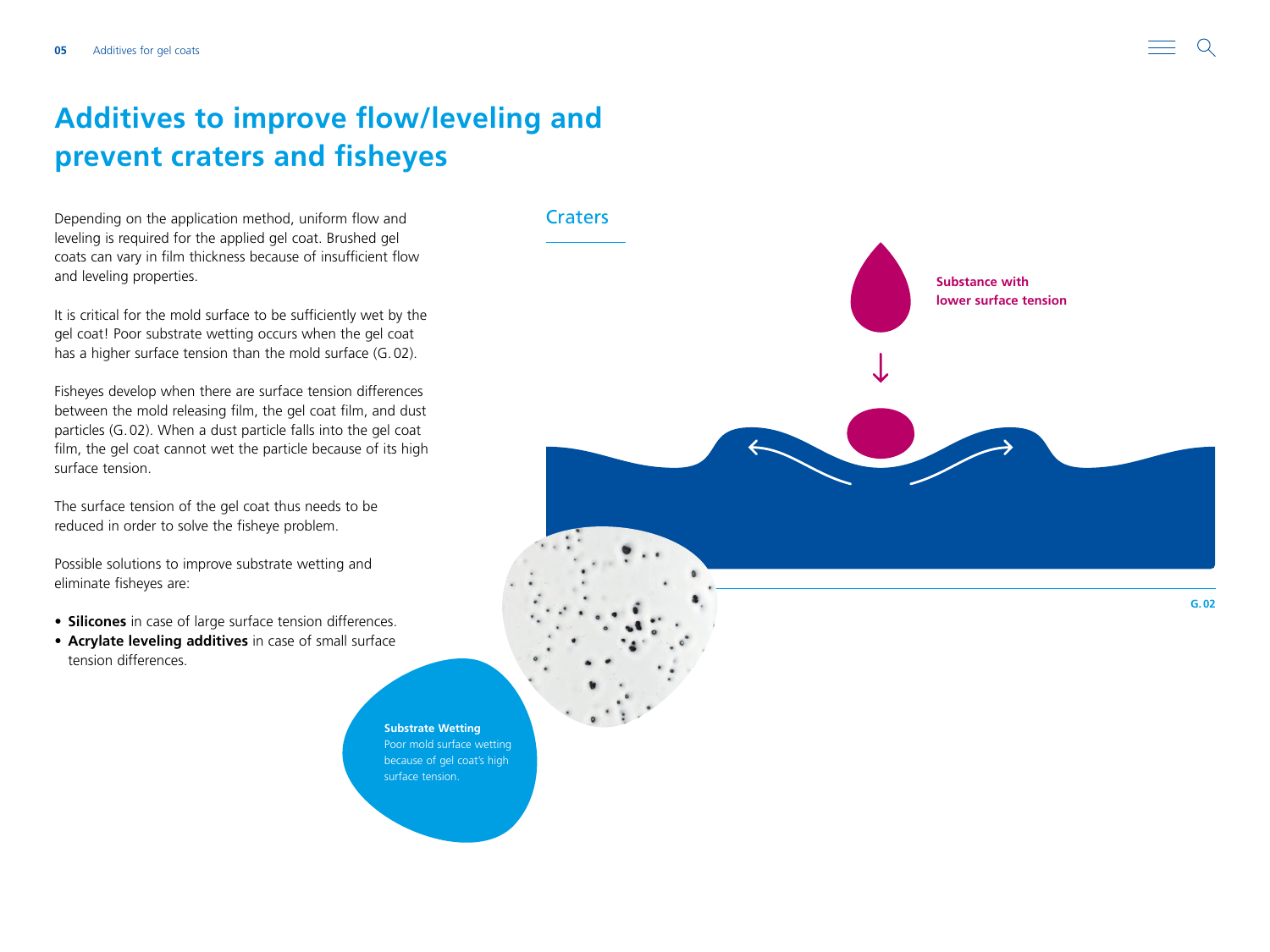#### **Silicones**

BYK-330 reduces the surface tension of the gel coat, improves flow and leveling, and eliminates fisheyes. Because of its controlled compatibility in the gel coat, it does not stabilize foam.

BYK-370 improves the flow and leveling of the gel coat. It is typically compatible with unsaturated polyester resins. BYK-370 is especially recommended in clear gel coats.

BYK-310 is a compatible silicone that reduces surface tension and improves flow and leveling.

BYK-378 significantly reduces surface tension and provides low foam stabilization. It improves substrate wetting and prevents cratering.

#### **Acrylates**

BYK-S 706 is widely used in unsaturated polyester gel coats. It improves the flow and leveling properties of the applied gel coat film and helps surface deaeration. It is often used in continuous lamination processes to improve the flow and leveling of the gel coat film and prevent fisheyes. BYK-S 706 will introduce a slight turbidity in clear gel coats.

### Effect of BYK-330 Comparison of BYK-370 and BYK-330 in a clear gel coat

**Semi-permanent mold release Wax BYK-370 BYK-330**

and Company

**G.03** BYK-370 provides good substrate wetting without causing turbidity. **G.04**

BYK-361 N improves the flow and leveling properties of the applied gel coat film and eliminates craters and fisheyes. BYK-361 N is more compatible than BYK-S 706 and can be used in clear gel coats.



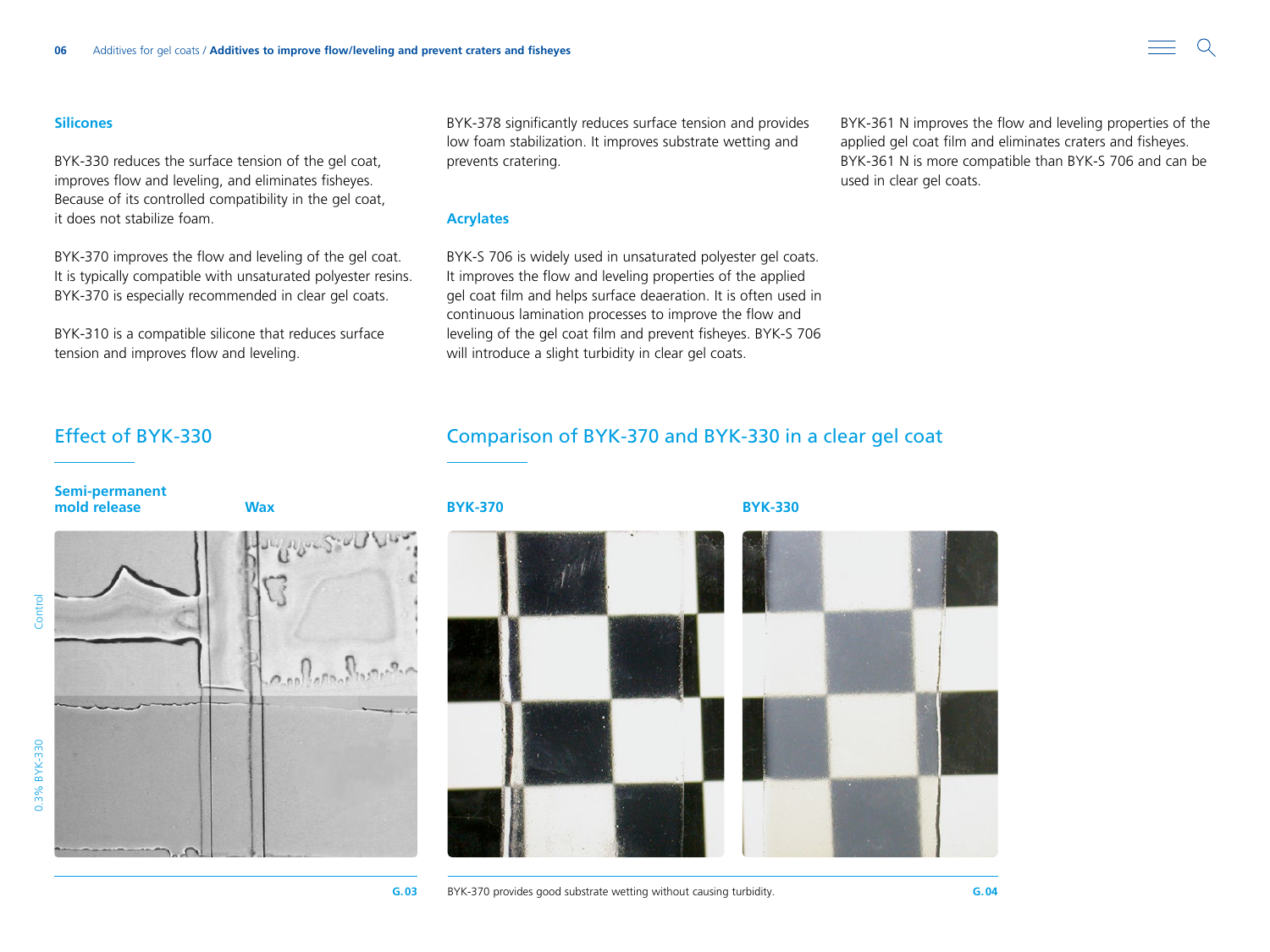## <span id="page-6-0"></span>**Additive to improve thixotropy**

Thixotropy is very important in gel coats but various problems may occur:

- no thixotropy development
- thixotropy development is too slow
- thixotropy drift over time

Since fumed silica is typically used to introduce thixotropy, it is very important that the fumed silica be well dispersed

into the gel coat resin. Wetting the fumed silica can be challenging depending on the base resin type.

RHEOBYK-R 605 was developed to improve fumed silica wetting and dispersion and enhance thixotropic properties. In order to achieve this, RHEOBYK-R 605 should be added to the resin before the silica. This not only improves silica dispersion and enhances the thixotropic effect, but also maintains thixotropy during storage.

#### **Vinylester gel coats**

Hydrophilic fumed silica is usually not effective in vinylester resins. Hydrophobic fumed silica can be used to create thixotropy, but it is very difficult to obtain air release and good surface appearance. By using RHEOBYK-R 605 in combination with hydrophilic fumed silicas, it is possible to create the required thixotropy while retaining good air release, flow, and leveling properties.

#### RHEOBYK-R 605 exhibits best results in vinylester gel coats

| <b>Thickness</b><br>in µm | <b>Gel coat with hydrophilic</b><br>fumed silica | <b>Gel coat with hydrophobic</b><br>fumed silica | <b>Gel coat with hydrophilic</b><br>fumed silica and RHEOBYK-R 605 |  |  |
|---------------------------|--------------------------------------------------|--------------------------------------------------|--------------------------------------------------------------------|--|--|
| 50                        |                                                  |                                                  |                                                                    |  |  |
| 100                       |                                                  |                                                  |                                                                    |  |  |
| 150                       |                                                  |                                                  |                                                                    |  |  |
| 200                       |                                                  |                                                  |                                                                    |  |  |
| 250                       |                                                  |                                                  |                                                                    |  |  |
| 300                       |                                                  |                                                  |                                                                    |  |  |
| 350                       |                                                  |                                                  |                                                                    |  |  |
| 400                       |                                                  |                                                  |                                                                    |  |  |
| 450                       |                                                  |                                                  |                                                                    |  |  |
| 500                       |                                                  |                                                  |                                                                    |  |  |
|                           |                                                  |                                                  |                                                                    |  |  |

#### **Vinylester gel coat with RHEOBYK-R 605**

| <b>Component</b>                         | <b>Type</b>        | Amount in q |  |  |
|------------------------------------------|--------------------|-------------|--|--|
| <b>Vinylester resin</b>                  | Resin              | 100.0       |  |  |
| Air release additive<br><b>BYK-A 515</b> |                    | 0.5         |  |  |
| <b>Fumed silica</b>                      | Thixotrope         | 1.8         |  |  |
| <b>RHEOBYK-R 605</b>                     | Rheology additive  | 0.6         |  |  |
| <b>Pigment</b>                           | Pigment            | 10.0        |  |  |
| <b>Cobalt (1%)</b>                       | Cobalt accelerator | 3.0         |  |  |
| DMA (10%)                                | Amine accelerator  | 1.0         |  |  |
| <b>Peroxide</b>                          | Peroxide           | 2.0         |  |  |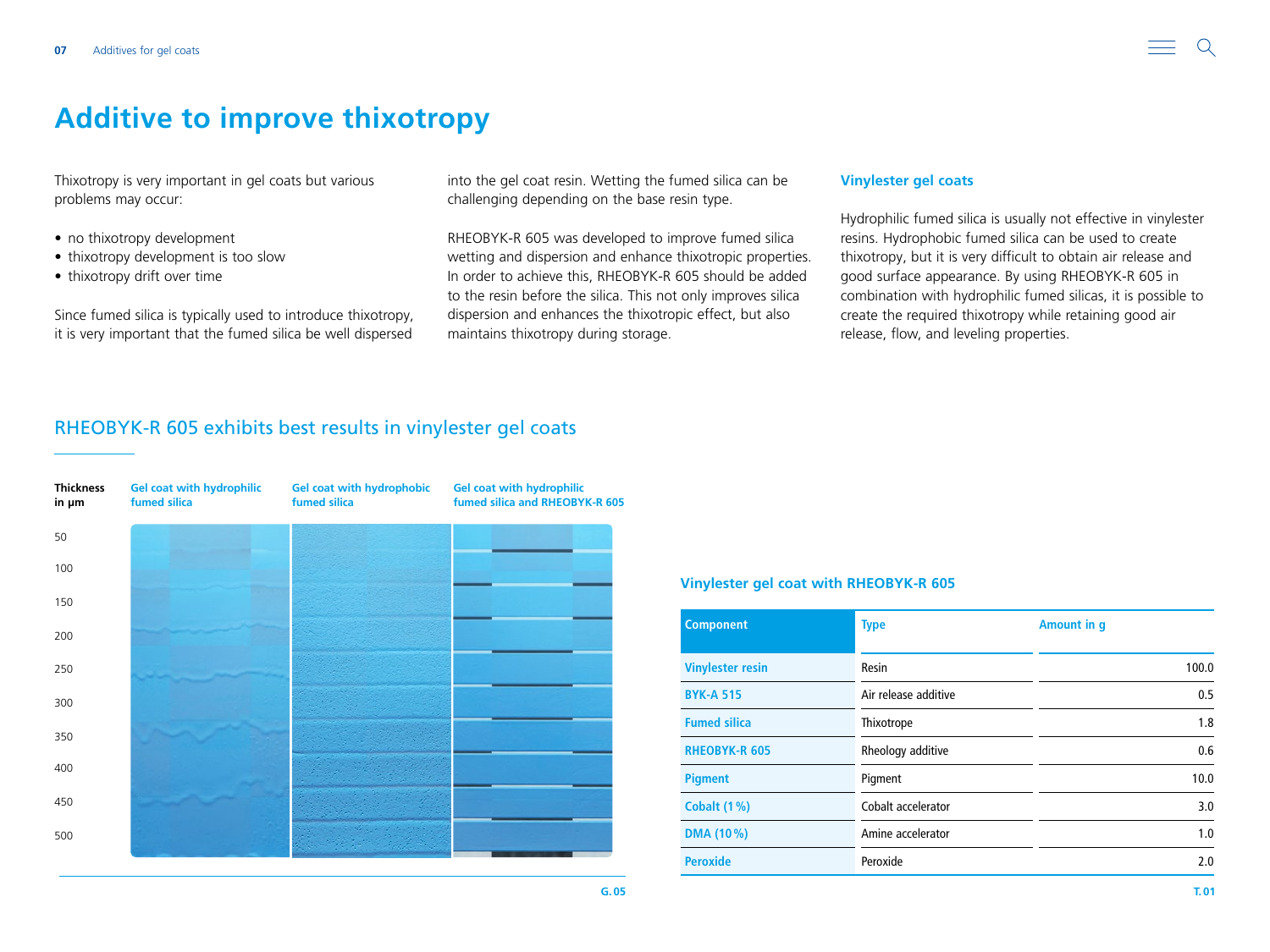### <span id="page-7-0"></span>**Additives to prevent flooding and floating**

Pigment flooding and floating can be influenced by many variables. The most important variables are: the type of pigments or pigment mixtures, the grinding resin, degree of dispersion and pigment stabilization, the thixotropy of the gel coat, and the application method. It is critical that the pigments used are properly dispersed in the polyester resin, and properly stabilized after grinding so that re-agglomeration and uncontrolled flocculation do not occur.

There are basically two possible approaches for addressing flooding and floating problems:

#### **1. Stabilizing the pigmented system via controlled flocculation of the pigments**

In this case, the wetting and dispersing additive is able to develop a loose bridging network between the pigment particles (G.06). Typical products are BYK-W 940, BYK-W 980, and BYK-220 SN.

The advantage of these products is that they do not dramatically influence the thixotropy of the gel coat. They should be added to the system before the pigment grinding stage. In some cases, it is possible to correct flooding and floating by post-adding BYK-W 940 and BYK-220 SN to the final gel coat.

#### **2. Stabilizing the pigmented system via deflocculation of pigments**

Using high molecular weight block copolymers with many pigment affinic groups provides excellent steric stabilization, thereby preventing pigment flocculation. This stabilizes the color strength and hue of pigments in gel coats and pigment concentrates.

Typical products are DISPERBYK-2163, DISPERBYK-171, and DISPERBYK-192. These additives must be introduced in the pigment grinding stage. They are highly effective, and mainly used in color pastes for gel coats.

It is important to check for possible detrimental effects on the thixotropy of the final gel coat. The additive's wetting effect on fumed silica may reduce the fumed silica's ability to develop thixotropy.

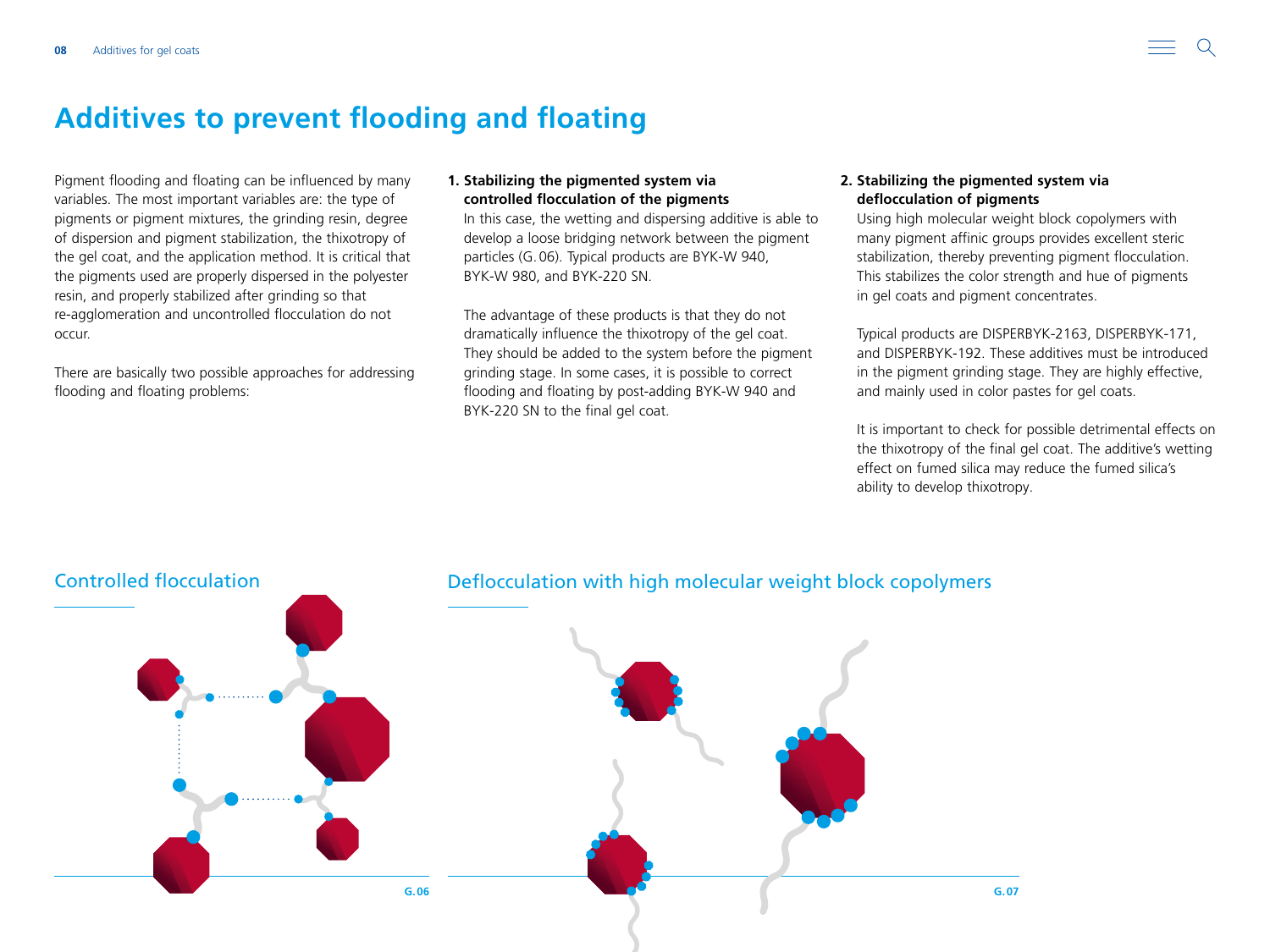<span id="page-8-0"></span>Porosity is a well-known phenomenon and one of the hardest to evaluate. The effect is strongly dependent on the surface tension of the mold caused by the mold release agent, the surface tension of the gel coat, and the efficiency of the air release additive. The type of peroxide used should also be taken into consideration.

The gel coat's surface tension has to be adjusted to the surface tension of the release agent, whereas wax-based release agents are easier to wet than others. We recommend surface-active additives such as BYK-A 525 for smaller adjustments and BYK-330 for larger adjustments.

An air release additive can support the displacement of air on the mold's surface. BYK-A 515 or BYK-A 555 can be used to accomplish this.

Best results have been achieved by combining a surface-active additive with an air release additive (G.08).

### **Porosity**

#### **Without additive With 0.25% BYK-A 515 + 0.25% BYK-A 525**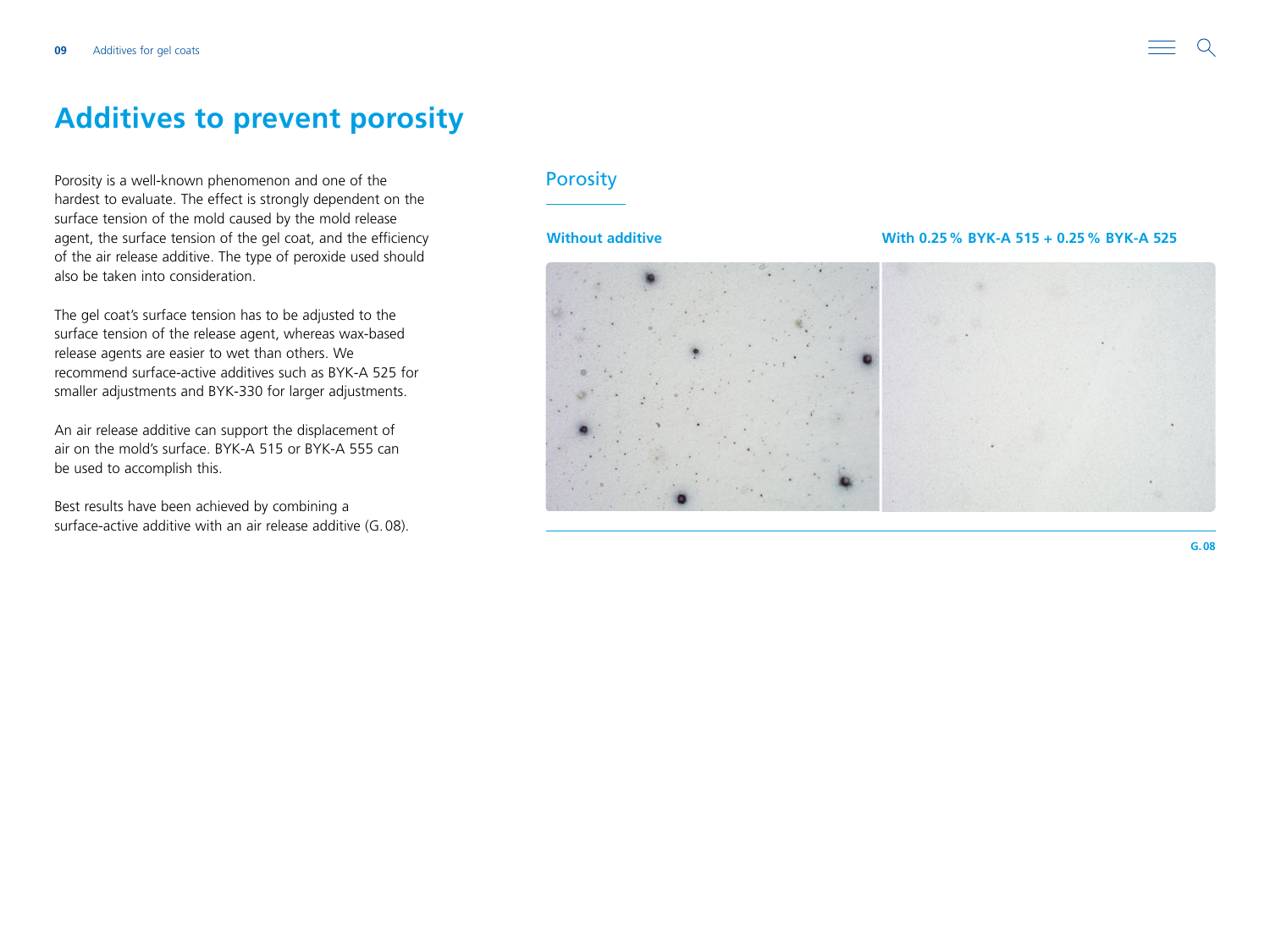## <span id="page-9-0"></span>**Anti-tack additives**

Sometimes it is necessary to step on a gel coat because of the mold size (boat hulls) or to fix surface defects. If the surface of the gel coat is sticky, the worker would destroy the coating by stepping on it. BYK's range of anti-tack additives helps overcome this issue by covering the surface of the gel coat with a non-sticky film (G.09).

A lab test can easily be performed with a cotton pad. One hour after application, the pad is placed on the gel coat's surface and a 1 kg weight is positioned on the pad. After one minute, the weight is removed and the pad is lifted from the gel coat by picking it up at the center (G.10).

Interlaminar adhesion is normally not affected by the anti-tack additives, but should be carefully checked in each system (G.11).

BYK-S 780, a wax dispersion, is recommended for all systems, especially for vinylester resins where interlaminar adhesion is not required.

BYK-S 782, a combination of modified waxes, is designed for applications at higher temperatures (i.e. in the summer). It can be applied in every system that requires interlaminar adhesion. The additive can be melted before use so that it is easier to handle.

### Step-on test

#### **Gel coat with BYK-S 780**



Dosage of BYK-S 780 based upon gel coat



### Cotton pad test Test of interlaminar adhesion

#### **Without additive With BYK-S 780 Perfect adhesion even with 1% BYK-S 782 on gel coat**

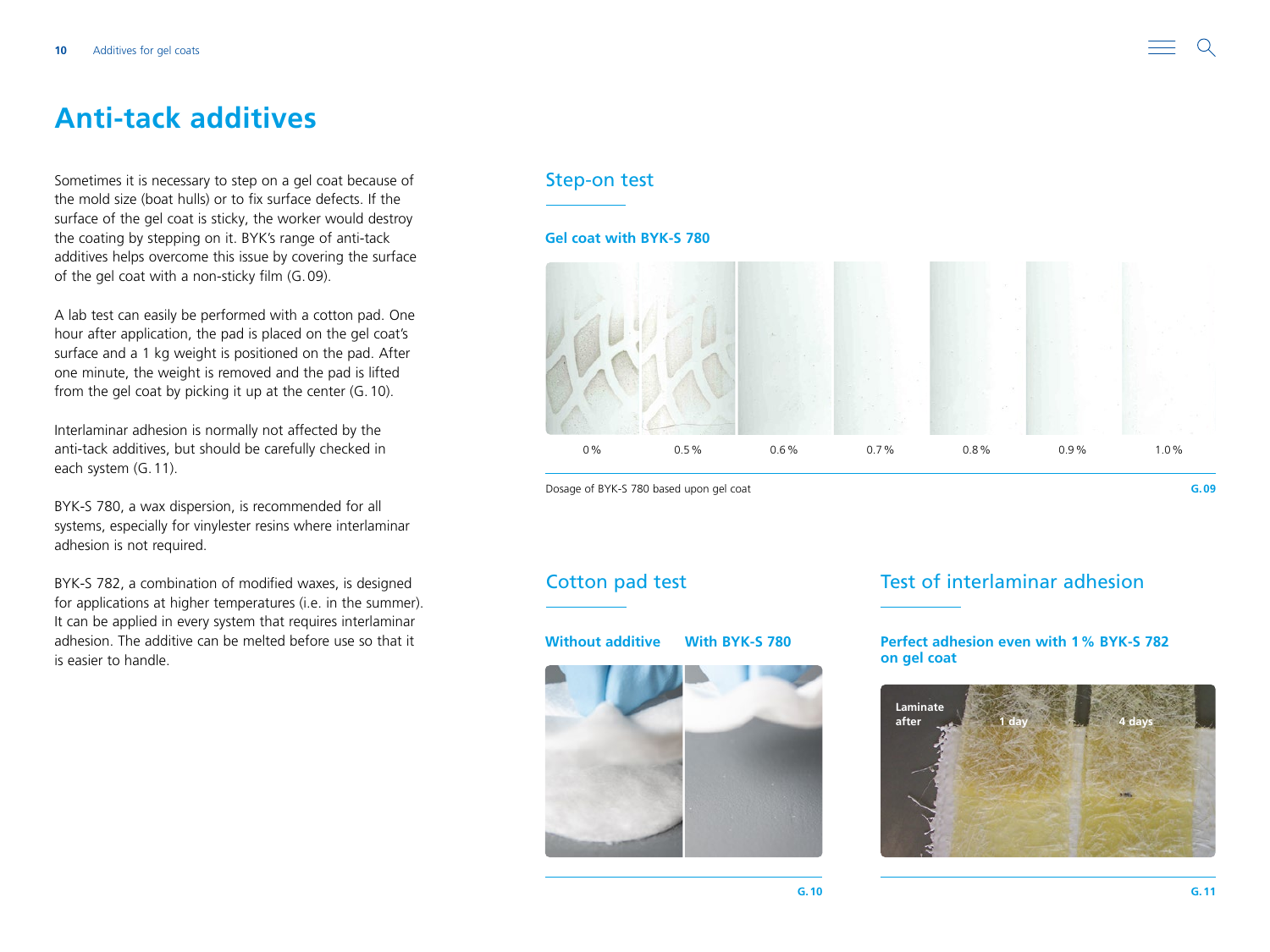### <span id="page-10-0"></span>**Additives for gel coats – summary**

| <b>Application</b>           | Air release                                                   | <b>Flow and leveling</b>                                                                                                    | <b>Thixotropy</b>             | <b>Flooding and floating</b>                                                                                                                                          | <b>Porosity</b>                                                                                  | <b>Anti-tack</b>                      |
|------------------------------|---------------------------------------------------------------|-----------------------------------------------------------------------------------------------------------------------------|-------------------------------|-----------------------------------------------------------------------------------------------------------------------------------------------------------------------|--------------------------------------------------------------------------------------------------|---------------------------------------|
| <b>Pigmented gel coats</b>   | <b>BYK-A 515 ●</b><br><b>BYK-A 555 •</b><br>BYK-A 501 $\circ$ | BYK-330 ●<br>BYK-378 ●<br>BYK-306 $\circ$<br>$BYK-310$ $\circ$<br>BYK-361 N $\circ$<br>BYK-370 $\circ$<br>BYK-S 706 $\circ$ | RHEOBYK-R 605 $*^2$ $\bullet$ | <b>BYK-220 SNO</b><br>BYK-W 940<br>DISPERBYK-167<br><b>DISPERBYK-192 ●</b><br><b>DISPERBYK-2152 ●</b><br>DISPERBYK-2163<br>BYK-W 980 $\circ$<br>DISPERBYK-171 $\circ$ | BYK-A 515 $\bullet$<br>BYK-A 525 $\bullet$<br>$BYK-330$ $\circlearrowright$<br>BYK-A 555 $\circ$ | BYK-S 782 <sup>O</sup><br>BYK-S 780 O |
| <b>Transparent gel coats</b> | $BYK-081*1$<br><b>BYK-A 500 •</b><br><b>BYK-A 550</b>         | BYK-310 ●<br>BYK-361 N $\bullet$<br>BYK-370 ●                                                                               | RHEOBYK-R 605 $*^2$ $\bullet$ |                                                                                                                                                                       | BYK-370 ●                                                                                        |                                       |

 $\bullet$  First recommendation  $\bullet$  Second recommendation

\*<sup>1</sup> For the use in food contact applications, please check the food contact sheet. \*<sup>2</sup> in combination with fumed silica

**T.01**